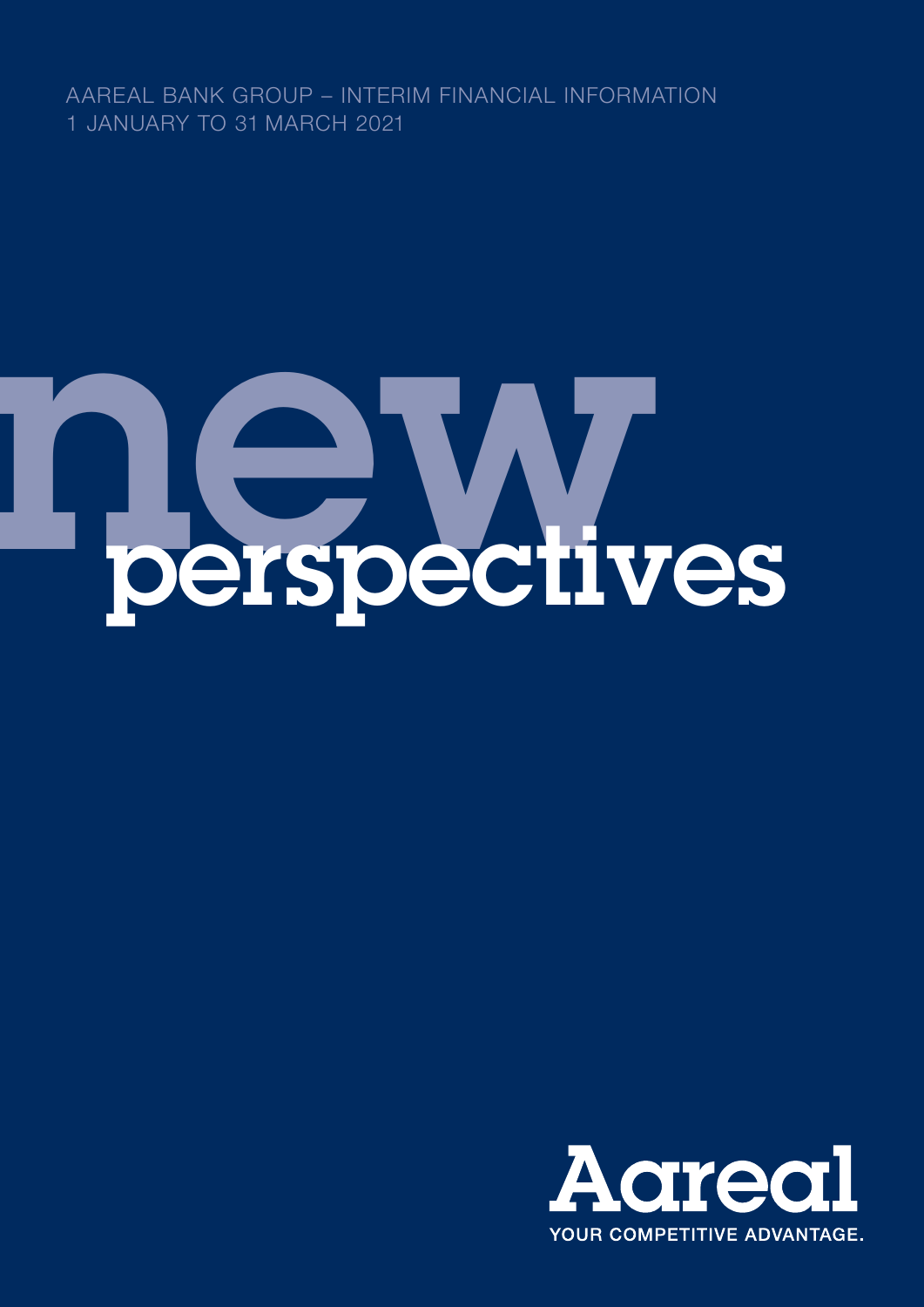# <span id="page-1-0"></span>Key Indicators

1 Jan - 31 Mar 2021 1 Jan - 31 Mar 2020

| <b>Results</b>                                                                     |      |      |
|------------------------------------------------------------------------------------|------|------|
| Consolidated operating profit ( $\epsilon$ mn)                                     | 32   | 11   |
| Consolidated net income $(\epsilon \text{mn})$                                     | 21   | 7    |
| Consolidated net income allocated to<br>ordinary shareholders (€ mn) <sup>1)</sup> | 16   | 2    |
| Cost/income ratio (%) <sup>2)</sup>                                                | 51.9 | 39.2 |
| Earnings per ordinary share $(\epsilon)^{1}$                                       | 0.27 | 0.04 |
| RoE before taxes $(\%)$ <sup>1) 3)</sup>                                           | 4.1  | 0.7  |
| RoE after taxes $(\%)^{1/3}$                                                       | 2.6  | 0.4  |
|                                                                                    |      |      |

|                                              | 31 Mar 2021      | 31 Dec 2020 |  |  |
|----------------------------------------------|------------------|-------------|--|--|
| <b>Statement of Financial Position</b>       |                  |             |  |  |
| Property finance ( $\in$ mn) <sup>4)</sup>   | 27,590           | 27,181      |  |  |
| Equity ( $\notin$ mn)                        | 3,026            | 2,967       |  |  |
| Total assets ( $\notin$ mn)                  | 46,482<br>45,478 |             |  |  |
| Regulatory Indicators <sup>5)</sup>          |                  |             |  |  |
| Risk-weighted assets ( $\notin$ mn)          | 11,906           | 12,138      |  |  |
| Common Equity Tier 1 ratio (CET 1 ratio) (%) | 19.5             | 18.8        |  |  |
| Tier 1 ratio $(T1$ ratio) $(\%)$             | 22.0             | 21.3        |  |  |
| Total capital ratio (TC ratio) (%)           | 26.0             | 28.0        |  |  |
| Common Equity Tier 1 ratio (CET 1 ratio)     |                  |             |  |  |
| - Basel IV (phased-in) - (%) <sup>6)</sup>   | 17.7             | 17.3        |  |  |
| <b>Employees</b>                             | 3,010            | 2,982       |  |  |

|                                      | 31 Mar 2021          | 31 Dec 2020          |  |  |
|--------------------------------------|----------------------|----------------------|--|--|
|                                      |                      |                      |  |  |
| Moody's                              |                      |                      |  |  |
| Issuer rating                        | A3                   | A <sub>3</sub>       |  |  |
| Bank deposit rating                  | A3                   | A3                   |  |  |
| Outlook                              | Negative             | Negative             |  |  |
| Mortgage<br><b>Pfandbrief Rating</b> | Ааа<br>Aaa           |                      |  |  |
| <b>Fitch Ratings</b>                 |                      |                      |  |  |
| Issuer default rating                | $BBB+$               | BBB+                 |  |  |
| Senior Preferred                     | $A -$                | $A -$                |  |  |
| Senior Non Preferred                 | BBB+                 | BBB+                 |  |  |
| Deposit ratings                      | $A -$                | A-                   |  |  |
| Outlook                              | Negative             | Negative             |  |  |
|                                      |                      |                      |  |  |
| Sustainability ratings <sup>7)</sup> |                      |                      |  |  |
| <b>MSCI</b>                          | AA                   | AA                   |  |  |
| <b>ISS-ESG</b>                       | prime $(C+)$         | prime $(C+)$         |  |  |
| CDP                                  | Awareness<br>Level C | Awareness<br>Level C |  |  |

1) The allocation of earnings is based on the assumption that net interest payable on the AT1 bond is recognised on an accrual basis.

<sup>2)</sup> Structured Property Financing segment only; in line with common practice in the banking sector, bank levy and contributions to the deposit guarantee scheme are not included; the previous year's figure was adjusted accordingly.

3) On an annualised basis

4) Excluding € 0.3 billion in private client business (31 December 2020: € 0.3 billion) and € 0.3 billion in local authority lending business by the former Westdeutsche ImmobilienBank AG (WestImmo) (31 December 2020: € 0.3 billion)

5) 31 December 2020: less a proposed dividend distribution of € 1.50 per share in 2021 and incorporating the pro-rata accrual of net interest payable on the AT1 bond. The 2021 dividend payment of € 1.50 for 2020 would need to be made in two steps. In compliance with the requirements published by the European Central Bank (ECB) on 15 December 2020, the distributable amount is calculated at € 0.40 per share. The Management Board will submit a corresponding proposal for the appropriation of profits to the ordinary Annual General Meeting in May 2021. Depending on further economic developments, regulatory requirements, the Bank's capital position and its risk situation, an extraordinary Annual General Meeting, which could possibly take place during the fourth quarter of 2021, could then decide on the intended remaining payout of € 1.10 per share.

31 March 2021: less a proposed dividend distribution of € 1.50 per share in 2021 and including interim profits for 2021, deducting the pro rata dividend in line with the dividend policy, and incorporating the pro-rata accrual of net interest payable on the AT1 bond. The CET1 ratio, as shown in Aareal Bank's regulatory report as at 31 March 2021, was 18.9%, reflecting the fact that on that date the Bank had not submitted an application for inclusion of profits to the ECB.

The SREP recommendations concerning the NPL inventory and the ECB's NPL guidelines for exposures newly classified as NPLs, as well as the "CRR Quick fix" as of 30 September 2020, were taken into account.

<sup>6)</sup> Underlying RWA estimate, incorporating the higher figure determined using the revised AIRBA or the revised CRSA (phased-in), based on the final Basel Committee framework dated 7 December 2017. The calculation of the material impact upon Aareal Bank is subject to the outstanding EU implementation as well as the implementation of additional regulatory requirements (CRR II, EBA requirements, etc.).

7) Please refer to our website (www.aareal-bank.com/en/responsibility/reporting-on-our-progress/) for more details.

This report contains rounded numbers, which may result in slight differences when aggregating figures and calculating percentages.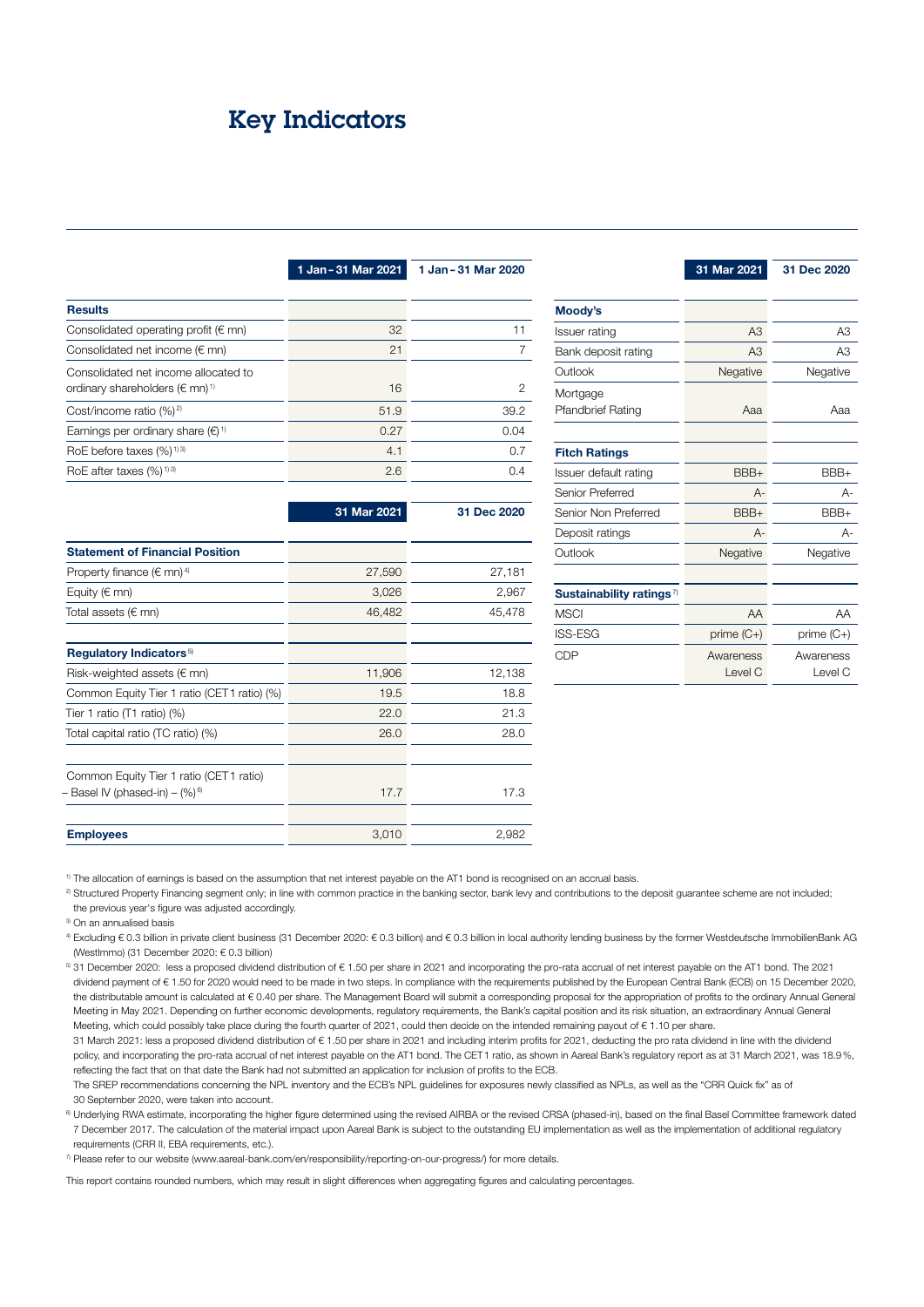# **Contents**

# [Key Indicators](#page-1-0)

# [Business Development](#page-3-0)

- [Key Events and Transactions](#page-3-0)
- [Economic Report](#page-3-0)
- [Financial Performance](#page-3-0)
- [Financial Position Assets](#page-5-0)
- [Financial Position Equity and Liabilities](#page-6-0)
- [Report on Changed Forecasts](#page-6-0)
- [Events after the Reporting Date](#page-7-0)
- [Segment Results](#page-7-0)
- [Financial Calendar](#page-8-0)
- [Imprint](#page-8-0)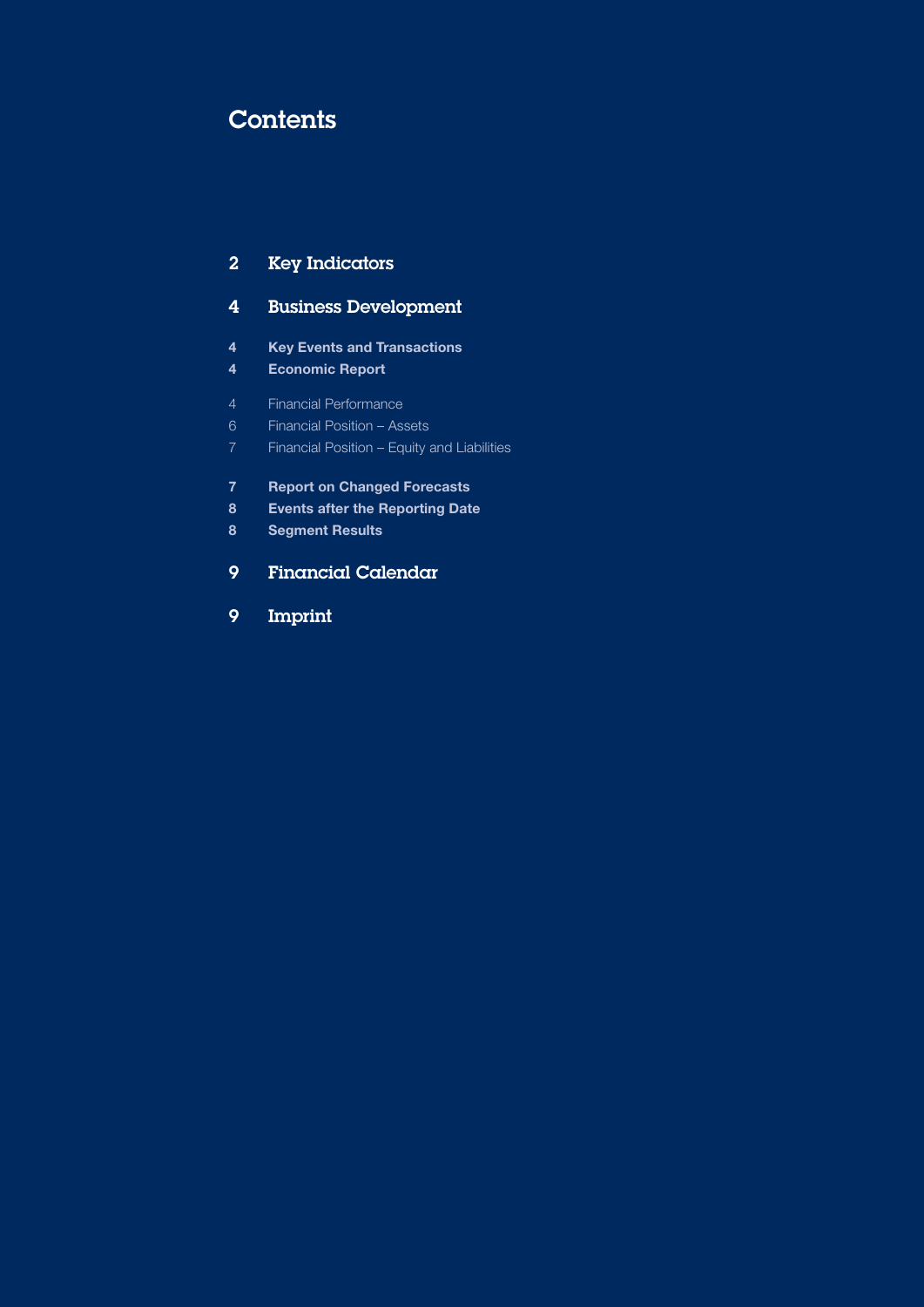# <span id="page-3-0"></span>Business Development

### Key Events and Transactions

The course of the 2021 financial year and the forecast continue to be influenced by the development of the Covid-19 pandemic. We outline the current macroeconomic assumptions and our forecast in the Report on Changed Forecasts.

The Chairman of the Management Board of Aareal Bank AG, Hermann J. Merkens, informed Marija Korsch, Chairman of the Supervisory Board, on 20 April 2021 that contrary to initial expectations, he would not be able to resume work as member and Chairman of the Management Board for the foreseeable future from a medical perspective. In accordance with contractual agreements, Mr Merkens has therefore retired from the Management Board with effect from 30 April 2021. The search for a successor – which was already expedited as a precautionary measure for this scenario – is at an advanced stage. Management Board members Marc Hess and Thomas Ortmanns, who have been acting as deputies to Mr Merkens to date, will continue to perform Mr Merkens' duties until further notice.

### Economic Report

### Financial Performance

|                                                                                      | 1 Jan - 31 Mar 2021 | 1 Jan - 31 Mar 2020 |
|--------------------------------------------------------------------------------------|---------------------|---------------------|
| $\notin$ mn                                                                          |                     |                     |
| Net interest income                                                                  | 138                 | 123                 |
| Loss allowance                                                                       | 7                   | 58                  |
| Net commission income                                                                | 59                  | 57                  |
| Net derecognition gain or loss                                                       | 0                   | 7                   |
| Net gain or loss from financial instruments (fypl)                                   | $-1$                | 10                  |
| Net gain or loss from hedge accounting                                               | -3                  | 1                   |
| Net gain or loss from investments accounted for using the equity method              | $\Omega$            | $\Omega$            |
| Administrative expenses                                                              | 150                 | 129                 |
| Net other operating income/expenses                                                  | $-4$                | 0                   |
| <b>Consolidated operating profit</b>                                                 | 32                  | 11                  |
| Income taxes                                                                         | 11                  | 4                   |
| <b>Consolidated net income</b>                                                       | 21                  | 7                   |
| Consolidated net income attributable to non-controlling interests                    | 1                   |                     |
| Consolidated net income attributable to shareholders of Aareal Bank AG               | 20                  | 6                   |
| Earnings per share (EpS)                                                             |                     |                     |
| Consolidated net income attributable to shareholders of Aareal Bank AG <sup>1)</sup> | 20                  | 6                   |
| of which: allocated to ordinary shareholders                                         | 16                  | 2                   |
| of which: allocated to AT1 investors                                                 | 4                   | 4                   |
| Earnings per ordinary share $(\epsilon)$                                             | 0.27                | 0.04                |
| Earnings per AT1 unit $(\epsilon)$                                                   | 0.04                | 0.04                |

1) The allocation of earnings is based on the assumption that net interest payable on the AT1 bond is recognised on an accrual basis.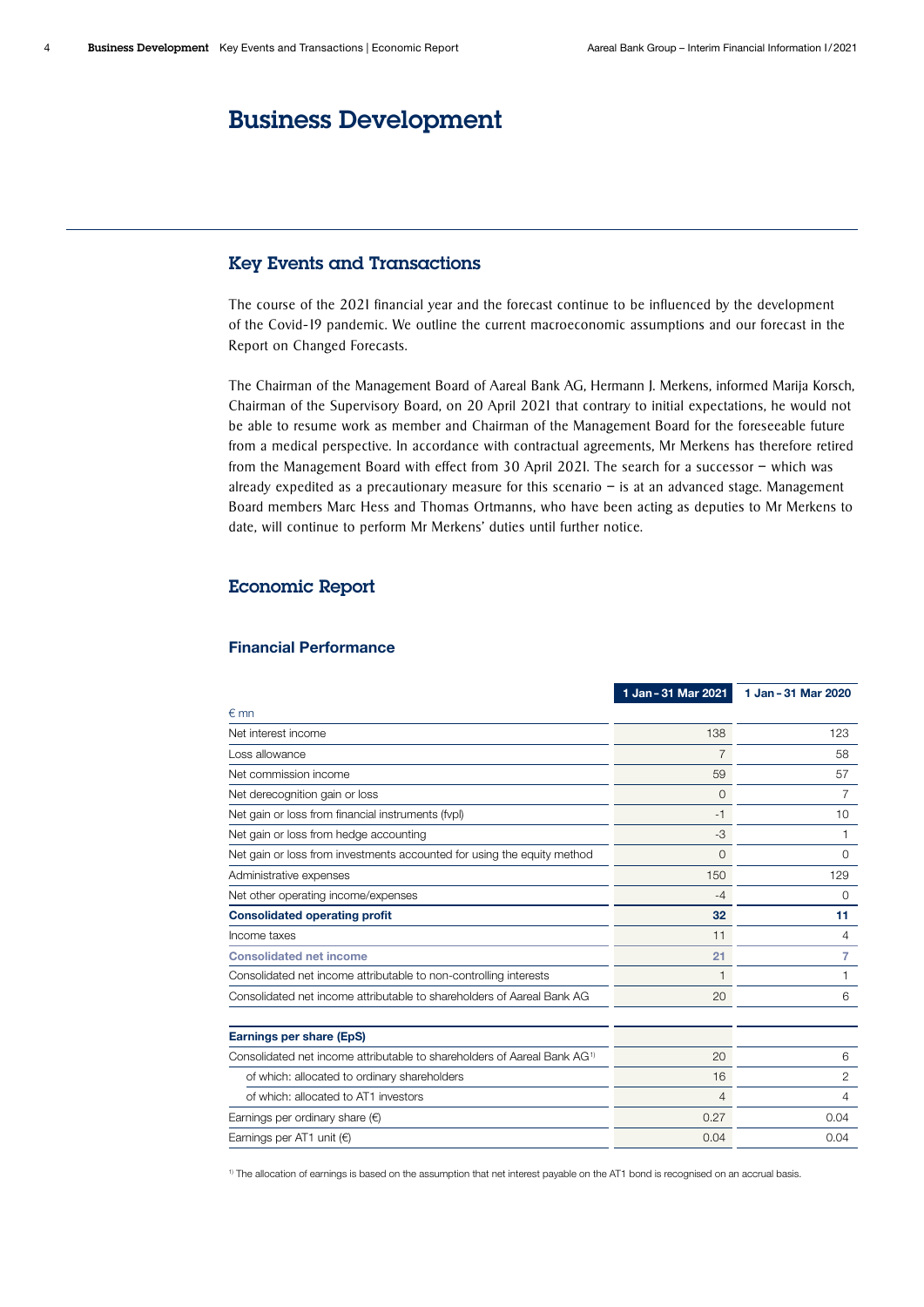Consolidated operating profit in the first quarter of the financial year came to  $\epsilon$  32 million and was thus significantly above the previous year  $(\epsilon 11$  million) and within expectations. As in the previous year, the first-quarter figure also included the higher annual contributions to the bank levy and the deposit guarantee scheme. Consolidated net income amounted to  $\epsilon$  21 million (Q1 2020:  $\epsilon$  7 million).

At € 138 million, net interest income was significantly higher than the previous year (€ 123 million), as expected. This was largely due to the year-on-year increase in the loan portfolio, and the interest benefit of € 5 million received as part of the ECB's Targeted Longer-Term Refinancing Operations (TLTRO 3).

As expected, following the comprehensive recognition of loss allowance at the end of the previous year, the loss allowance of  $\epsilon$  7 million was considerably lower than the previous year's figure of  $\epsilon$  58 million, which was influenced by the Covid-19 pandemic. Aareal Bank continued to support clients through additional deferrals of repayments totalling  $\epsilon$  23 million as well as liquidity facilities of  $\epsilon$  30 million.

Net commission income increased to  $\epsilon$  59 million (Q1 2020:  $\epsilon$  57 million), as planned, mainly due to higher commission income generated by the Banking & Digital Solutions segment. Despite the burdens posed by Covid-19, Aareon increased its sales revenue to  $\epsilon$  66 million compared with  $\epsilon$  64 million in the same quarter of the previous year, which had hardly been impacted by Covid-19. Aareon's adjusted EBITDA<sup>1)</sup> amounted to  $\epsilon$  15 million (Q1 2020:  $\epsilon$  15 million). Both figures were in line with expectations.

The net derecognition gain of  $\epsilon$  0 million (Q1 2020:  $\epsilon$  7 million) was balanced. Positive market-driven effects from early loan repayments offset de-risking measures of  $\epsilon$  3 million in the securities portfolio.

The aggregate of net gain or loss from financial instruments (fvpl) and net gain or loss from hedge accounting of  $\epsilon$  -4 million (Q1 2020:  $\epsilon$  11 million) largely reflected the hedge result. The previous year's figure was largely influenced by loan receivables syndicated, or earmarked for syndication (and derivatives under related economic hedges), as well as from changes in the measurement of other derivatives (fvpl) used for economic hedges of interest rate and currency risks.

Administrative expenses rose to  $\epsilon$  150 million (Q1 2020:  $\epsilon$  129 million). As expected, this was due on the one hand to planned business expansion and investments in new products, Aareon's Value Creation Programme (VCP), ventures and M&A activities, as well as to the non-recurrence of the previous year's cost savings made during the Covid-19 pandemic. On the other hand, compared with the previous year and with the planning, higher annual contributions were recognised overall for the bank levy and to the deposit guarantee scheme, due to a deposit protection event (Greensill) and other effects.

Net other operating income/expenses of  $\epsilon$  -4 million (Q1 2020:  $\epsilon$  0 million) was burdened by lower rental income on properties held by the Bank, as a result of Covid-19.

Overall, consolidated operating profit for the quarter under review was  $\epsilon$  32 million (Q1 2020:  $\in$  11 million). Taking into consideration tax expenses of  $\in$  11 million and non-controlling interest income of € 1 million, consolidated net income attributable to shareholders of Aareal Bank AG amounted to € 20 million (Q1 2020: € 6 million). Earnings per ordinary share amounted to € 0.27 (Q1 2020: € 0.04), and RoE after taxes to 2.6 % (Q1 2020: 0.4 %).

<sup>&</sup>lt;sup>1)</sup> "Earnings before interest, taxes, depreciation and amortisation" before new products, Value Creation Programme (VCP), ventures, M&A activities and non-recurring effects.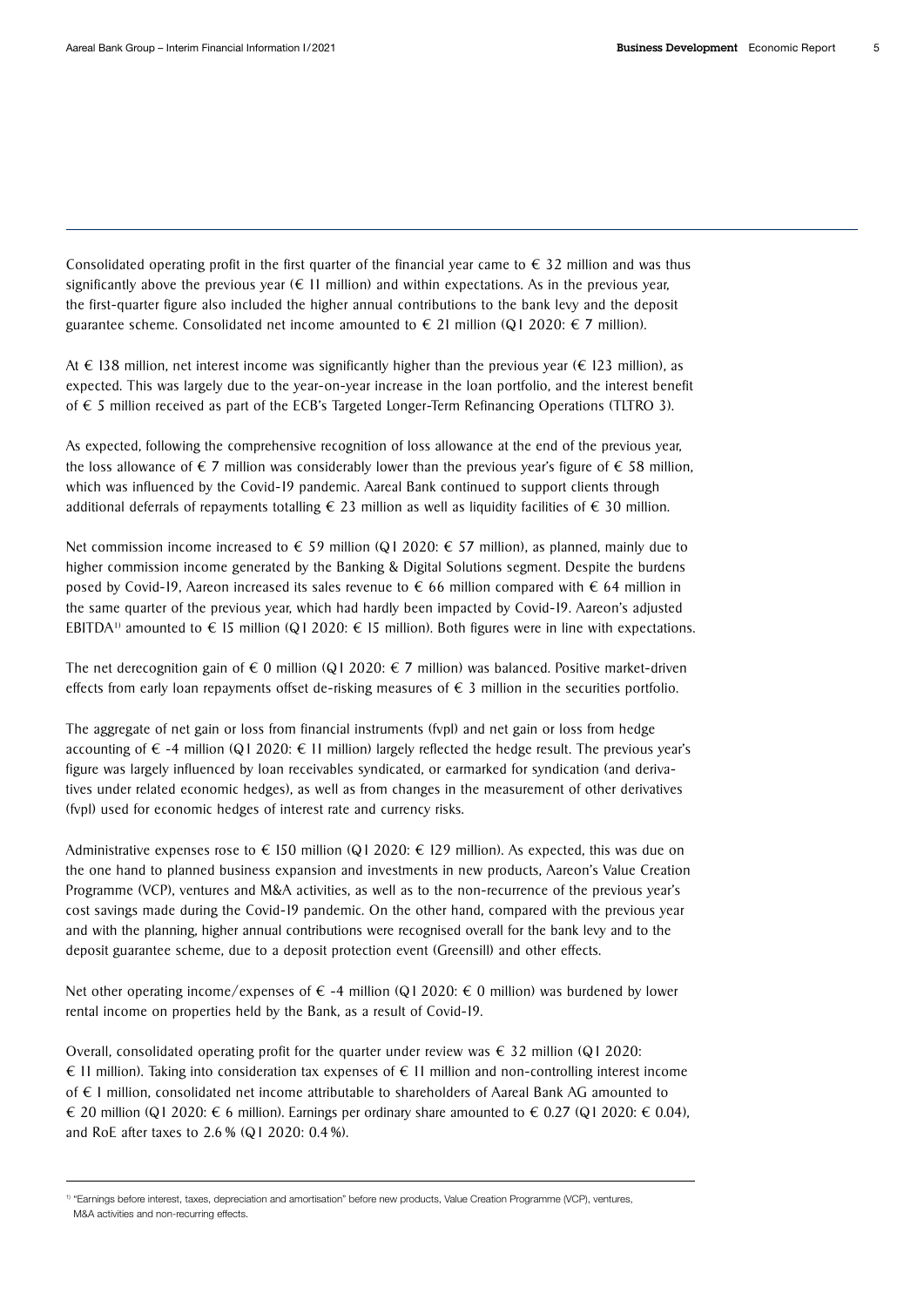### <span id="page-5-0"></span>Financial Position – Assets

|                                                                | 31 Mar 2021 | 31 Dec 2020 |
|----------------------------------------------------------------|-------------|-------------|
| $\epsilon$ mn                                                  |             |             |
| <b>Assets</b>                                                  |             |             |
| <b>Financial assets (ac)</b>                                   | 39,644      | 37,999      |
| Cash funds (ac)                                                | 5,981       | 4,744       |
| Loan receivables (ac)                                          | 27,574      | 27,277      |
| Money market and capital market receivables (ac)               | 6,019       | 5,884       |
| Receivables from other transactions (ac)                       | 70          | 94          |
| Loss allowance (ac)                                            | $-559$      | $-592$      |
| <b>Financial assets (fvoci)</b>                                | 3,635       | 3,672       |
| Loan receivables (fvoci)                                       |             |             |
| Money market and capital market receivables (fvoci)            | 3,630       | 3,667       |
| Equity instruments (fvoci)                                     | 5           | 5           |
| <b>Financial assets (fvpl)</b>                                 | 2.512       | 3.167       |
| Loan receivables (fypl)                                        | 766         | 856         |
| Money market and capital market receivables (fypl)             | 95          | 93          |
| Positive market value of designated hedging derivatives (fypl) | 1,197       | 1,431       |
| Positive market value of other derivatives (fypl)              | 454         | 787         |
| Investments accounted for using the equity method              | 14          | 13          |
| Intangible assets                                              | 226         | 207         |
| Property and equipment                                         | 284         | 289         |
| Income tax assets                                              | 123         | 116         |
| Deferred tax assets                                            | 160         | 176         |
| Other assets                                                   | 443         | 431         |
| <b>Total</b>                                                   | 46,482      | 45,478      |

At € 46.5 billion, Aareal Bank Group's consolidated total assets increased in comparison to the end of the previous year. The use of further Targeted Longer-Term Refinancing Operations (TLTROs) resulted in an increase in the Bank's cash funds in particular.

The volume of Aareal Bank Group's property financing portfolio increased, as expected, to  $\epsilon$  27.6 billion (31 December 2020: € 27.2 billion). New business originated during the first quarter of 2021 amounted to € 1.1 billion (Q1 2020: € 1.3 billion) and was therefore also in line with our forecast.

<sup>&</sup>lt;sup>1)</sup> Excluding former WestImmo's private client business and local authority lending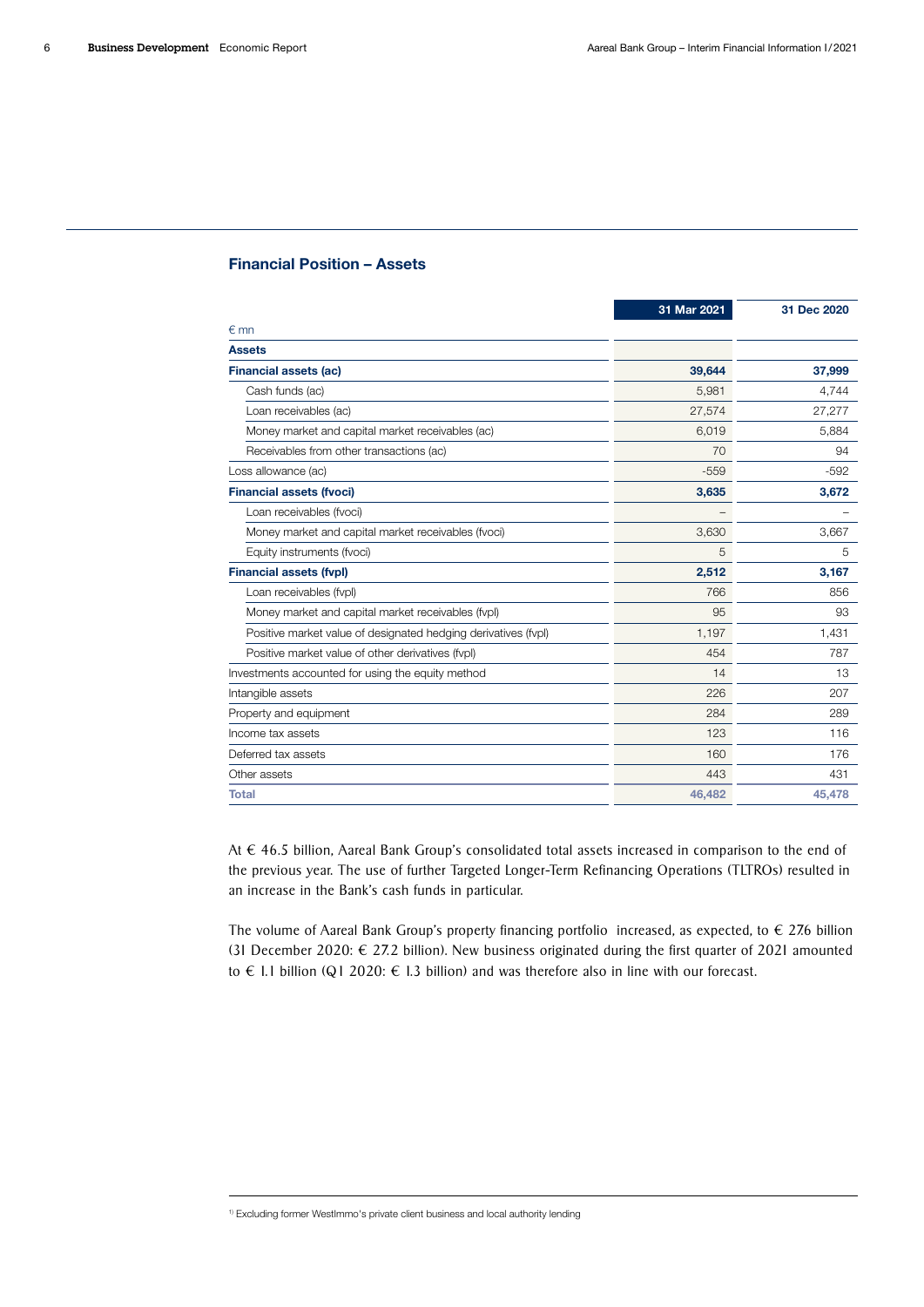### <span id="page-6-0"></span>Financial Position – Equity and Liabilities

|                                                         | 31 Mar 2021 | 31 Dec 2020 |
|---------------------------------------------------------|-------------|-------------|
| $\n  Emn\n$                                             |             |             |
| <b>Equity and liabilities</b>                           |             |             |
| <b>Financial liabilities (ac)</b>                       | 40,820      | 39,823      |
| Money market and capital market liabilities             | 29,365      | 28,206      |
| Deposits from the housing industry                      | 10,729      | 10,592      |
| Liabilities from other transactions                     | 102         | 86          |
| Subordinated liabilities                                | 624         | 939         |
| <b>Financial liabilities (fvpl)</b>                     | 1,888       | 1,906       |
| Negative market value of designated hedging derivatives | 1,097       | 1,298       |
| Negative market value of other derivatives              | 791         | 608         |
| Provisions                                              | 556         | 583         |
| Income tax liabilities                                  | 19          | 20          |
| Deferred tax liabilities                                | 33          | 36          |
| Other liabilities                                       | 140         | 143         |
| <b>Equity</b>                                           | 3,026       | 2,967       |
| Subscribed capital                                      | 180         | 180         |
| Capital reserves                                        | 721         | 721         |
| Retained earnings                                       | 1,922       | 1,902       |
| AT1 bond                                                | 300         | 300         |
| Other reserves                                          | $-160$      | $-197$      |
| Non-controlling interests                               | 63          | 61          |
| <b>Total</b>                                            | 46,482      | 45,478      |
|                                                         |             |             |

At € 46.5 billion, Aareal Bank Group's consolidated total equity and liabilities increased in comparison to the previous year-end. The use of further Targeted Longer-Term Refinancing Operations (TLTROs) led to an increase in the Bank's money-market liabilities. The volume of deposits from the housing industry slightly exceeded the forecast, averaging  $\epsilon$  11.6 billion in the first quarter of 2021 (Q4 2020:  $€$  11.4 billion).

Aareal Bank Group successfully raised  $\epsilon$  1.5 billion on the capital market during the first quarter of 2021. This included two benchmark Pfandbrief transactions, sized at  $\epsilon$  500 million and USD 750 million respectively. Senior unsecured funding totalling  $\epsilon$  0.4 billion was raised, comprising mainly senior preferred bonds.

### Report on Changed Forecasts

Besides the strategic measures and initiatives within the framework of "Aareal Next Level", Aareal Bank Group's focus for the further course of the 2021 financial year will remain on coping with the impact of the Covid-19 pandemic in the best way possible – together with its clients. In this context, it will be crucial how quickly the emerging recovery of the real economy will gain momentum. With a view to the macroeconomic development, Aareal Bank Group continues to anticipate a "swoosh-shaped" trend and thus expects a marked recovery during this year and 2022.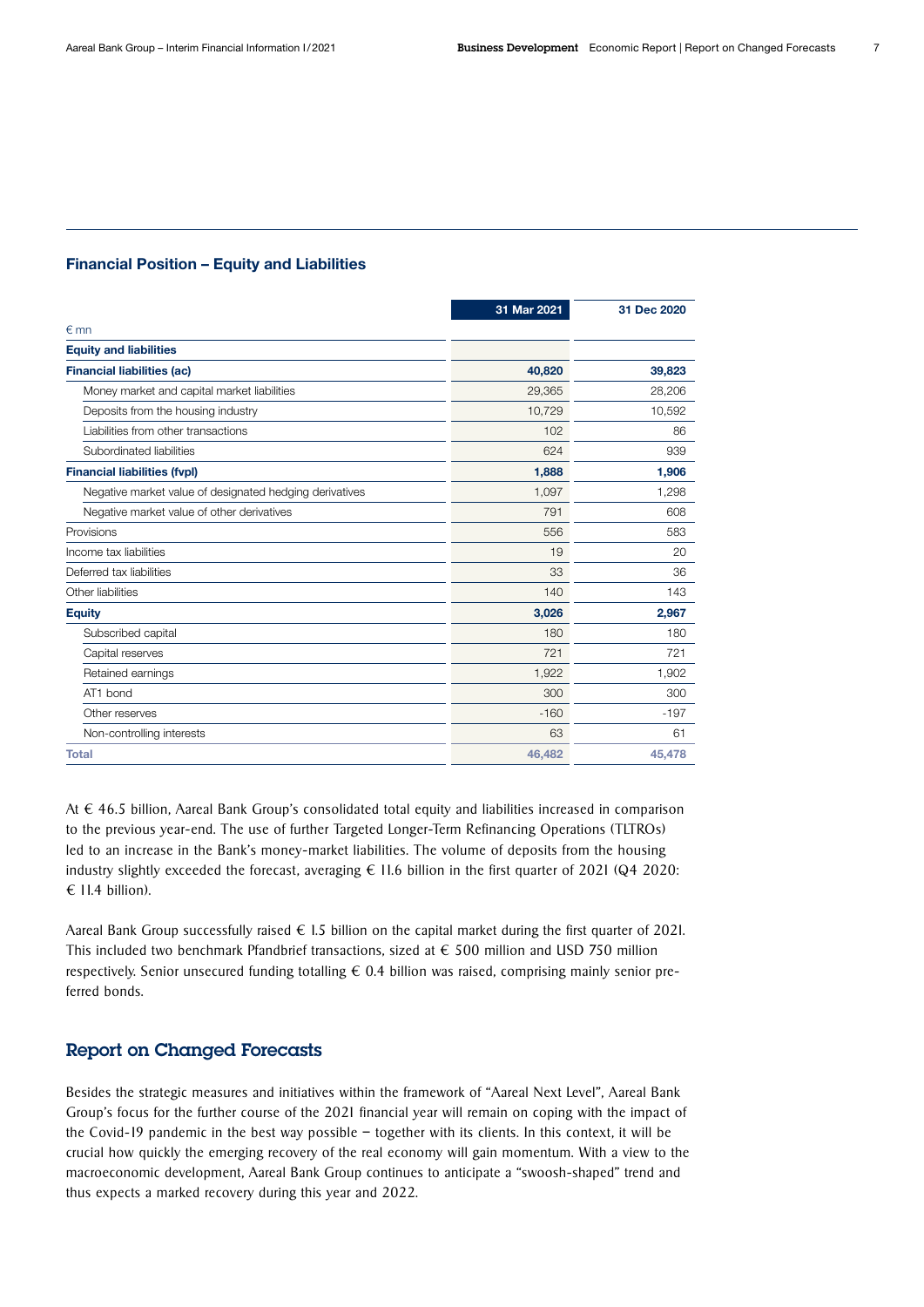<span id="page-7-0"></span>Based on this assumption and current insights, Aareal Bank Group adheres to its Group targets for 2021 and expectations of a clearly positive consolidated operating profit in a range of between  $\epsilon$  100 million and  $\epsilon$  175 million (2020:  $\epsilon$  -75 million). Naturally, in the current environment, this forecast is subject to significant uncertainty, especially with regard to the assumed duration and intensity of the crisis, the pace of recovery and the associated effects on our clients, as well as prevailing unclear regulatory and accounting provisions, and the possibility that individual loan defaults cannot be reliably predicted. Further effects from potential de-risking measures are also not included.

### Events after the Reporting Date

There have been no material events subsequent to the end of the period under review that need to be disclosed at this point.

### Segment Results

|                                                                            | <b>Structured</b><br><b>Property</b><br><b>Financing</b> |                            |                            | <b>Banking &amp; Digital</b><br><b>Solutions</b> | Aareon                   |                            | <b>Reconciliation</b>      | Consolidation/             | Group                    | <b>Aareal Bank</b>         |
|----------------------------------------------------------------------------|----------------------------------------------------------|----------------------------|----------------------------|--------------------------------------------------|--------------------------|----------------------------|----------------------------|----------------------------|--------------------------|----------------------------|
|                                                                            | 1 Jan-<br>31 Mar<br>2021                                 | $1$ Jan-<br>31 Mar<br>2020 | $1$ Jan-<br>31 Mar<br>2021 | $1$ Jan-<br>31 Mar<br>2020                       | 1 Jan-<br>31 Mar<br>2021 | $1$ Jan-<br>31 Mar<br>2020 | $1$ Jan-<br>31 Mar<br>2021 | $1$ Jan-<br>31 Mar<br>2020 | 1 Jan-<br>31 Mar<br>2021 | $1$ Jan-<br>31 Mar<br>2020 |
| $\n  mn\n$                                                                 |                                                          |                            |                            |                                                  |                          |                            |                            |                            |                          |                            |
| Net interest income                                                        | 127                                                      | 113                        | 11                         | 10                                               | 0                        | $\mathbf{0}$               | $\circ$                    | $\mathbf 0$                | 138                      | 123                        |
| Loss allowance                                                             | $\overline{7}$                                           | 58                         |                            |                                                  | $\Omega$                 | $\Omega$                   |                            |                            | $\overline{7}$           | 58                         |
| Net commission income                                                      | $\overline{c}$                                           | $\overline{2}$             | $\overline{7}$             | 5                                                | 53                       | 53                         | $-3$                       | $-3$                       | 59                       | 57                         |
| Net derecognition gain or loss                                             | 0                                                        | $\overline{7}$             |                            |                                                  |                          |                            |                            |                            | $\circ$                  | $\overline{7}$             |
| Net gain or loss from financial<br>instruments (fvpl)                      | $-1$                                                     | 10                         |                            |                                                  |                          | $\circ$                    |                            |                            | $-1$                     | 10                         |
| Net gain or loss from hedge accounting                                     | $-3$                                                     | 1                          |                            |                                                  |                          |                            |                            |                            | $-3$                     | $\mathbf{1}$               |
| Net gain or loss from investments<br>accounted for using the equity method |                                                          |                            |                            |                                                  | $\circ$                  | $\mathbf 0$                |                            |                            | 0                        | $\circ$                    |
| Administrative expenses                                                    | 84                                                       | 68                         | 19                         | 18                                               | 50                       | 46                         | $-3$                       | -3                         | 150                      | 129                        |
| Net other operating income/expenses                                        | $-5$                                                     | $\circ$                    | 0                          | $\circ$                                          | $\mathbf{1}$             | $\mathbf 0$                | $\circ$                    | $\circ$                    | $-4$                     | $\mathbf{0}$               |
| <b>Operating profit</b>                                                    | 29                                                       | 7                          | $-1$                       | $-3$                                             | 4                        | 7                          | $\mathbf{0}$               | $\mathbf 0$                | 32                       | 11                         |
| Income taxes                                                               | 10                                                       | 3                          | $\mathbf{O}$               | $-1$                                             | 1.                       | $\overline{2}$             |                            |                            | 11                       | $\overline{4}$             |
| <b>Consolidated net income</b>                                             | 19                                                       | 4                          | $-1$                       | $-2$                                             | 3                        | 5                          | $\mathbf{0}$               | $\mathbf 0$                | 21                       | $\overline{7}$             |
| Consolidated net income attributable<br>to non-controlling interests       | $\mathbf{O}$                                             | $\circ$                    | $\circ$                    | $\circ$                                          | $\mathbf{1}$             | 1                          |                            |                            | $\mathbf{1}$             | $\mathbf{1}$               |
| Consolidated net income attributable<br>to shareholders of Aareal Bank AG  | 19                                                       | $\overline{4}$             | $-1$                       | $-2$                                             | $\overline{2}$           | $\overline{4}$             | $\mathbf 0$                | $\mathbf{0}$               | 20                       | 6                          |
|                                                                            |                                                          |                            |                            |                                                  |                          |                            |                            |                            |                          |                            |
| Allocated equity <sup>1)</sup>                                             | 1,681                                                    | 1,815                      | 252                        | 191                                              | 38                       | 42                         | 558                        | 485                        | 2,529                    | 2,533                      |
| RoE after taxes $(%)^{2 3 }$                                               | 3.7                                                      | $-0.1$                     | $-0.9$                     | $-3.0$                                           | 13.5                     | 38.6                       |                            |                            | 2.6                      | 0.4                        |

1) For management purposes, the allocated equity is calculated for all segments from 2021 onwards on the basis of capital requirements

pursuant to Basel IV (phased-in). Reported equity on the statement of financial position differs from this. Aareon's total equity as disclosed in the statement of financial position amounts to € 143 million.

2) On an annualised basis

3) The allocation of earnings is based on the assumption that net interest payable on the AT1 bond is recognised on an accrual basis.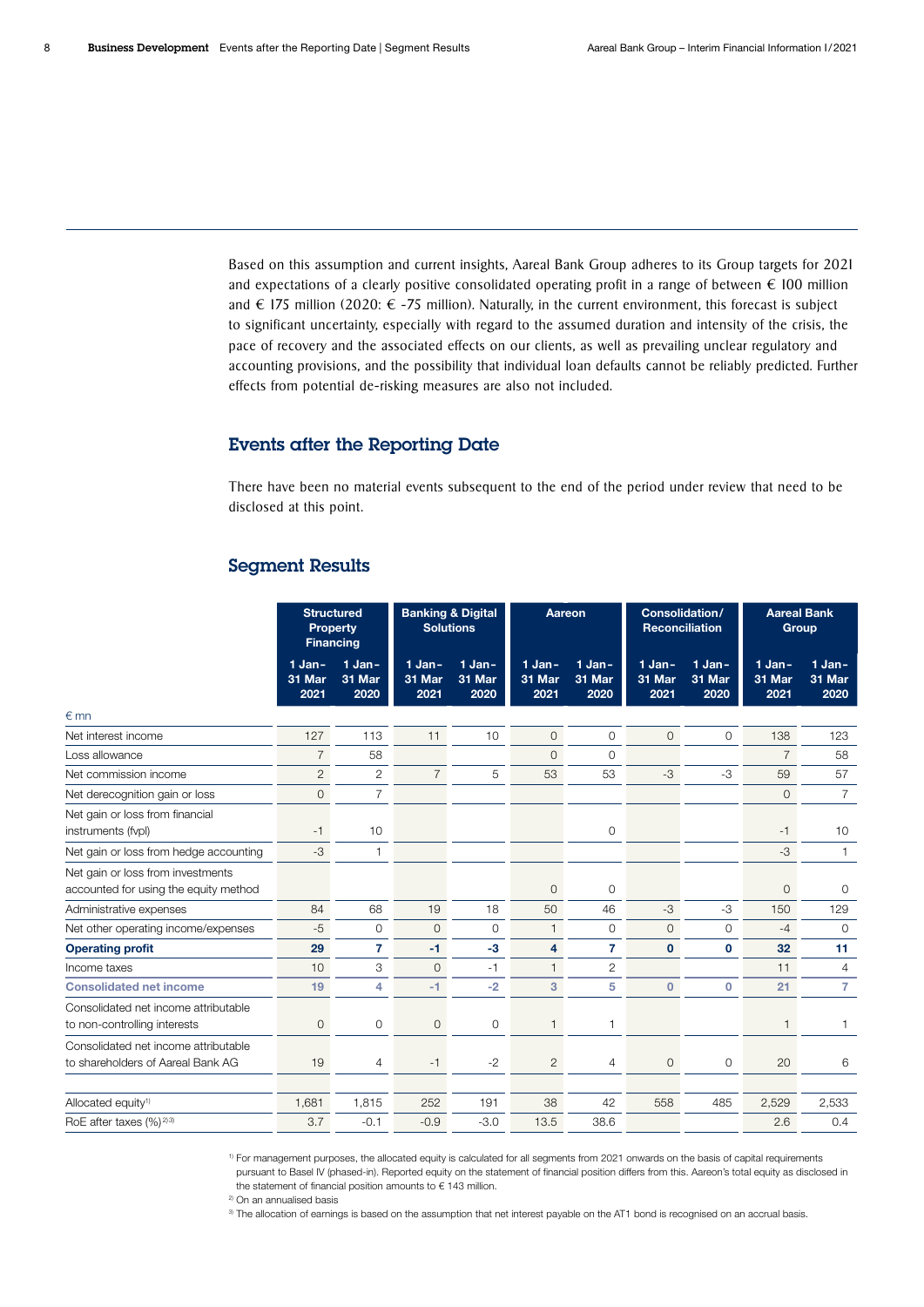# <span id="page-8-0"></span>Financial Calendar

| 18 May 2021      | Annual General Meeting                         |
|------------------|------------------------------------------------|
| 12 August 2021   | Publication of results as at 30 June 2021      |
| 11 November 2021 | Publication of results as at 30 September 2021 |

# Imprint

Contents: Aareal Bank AG, Group Communications Layout/Design: S/COMPANY · Die Markenagentur GmbH, Fulda, Germany

This report is also available in German language.



**Aareal Bank** Group